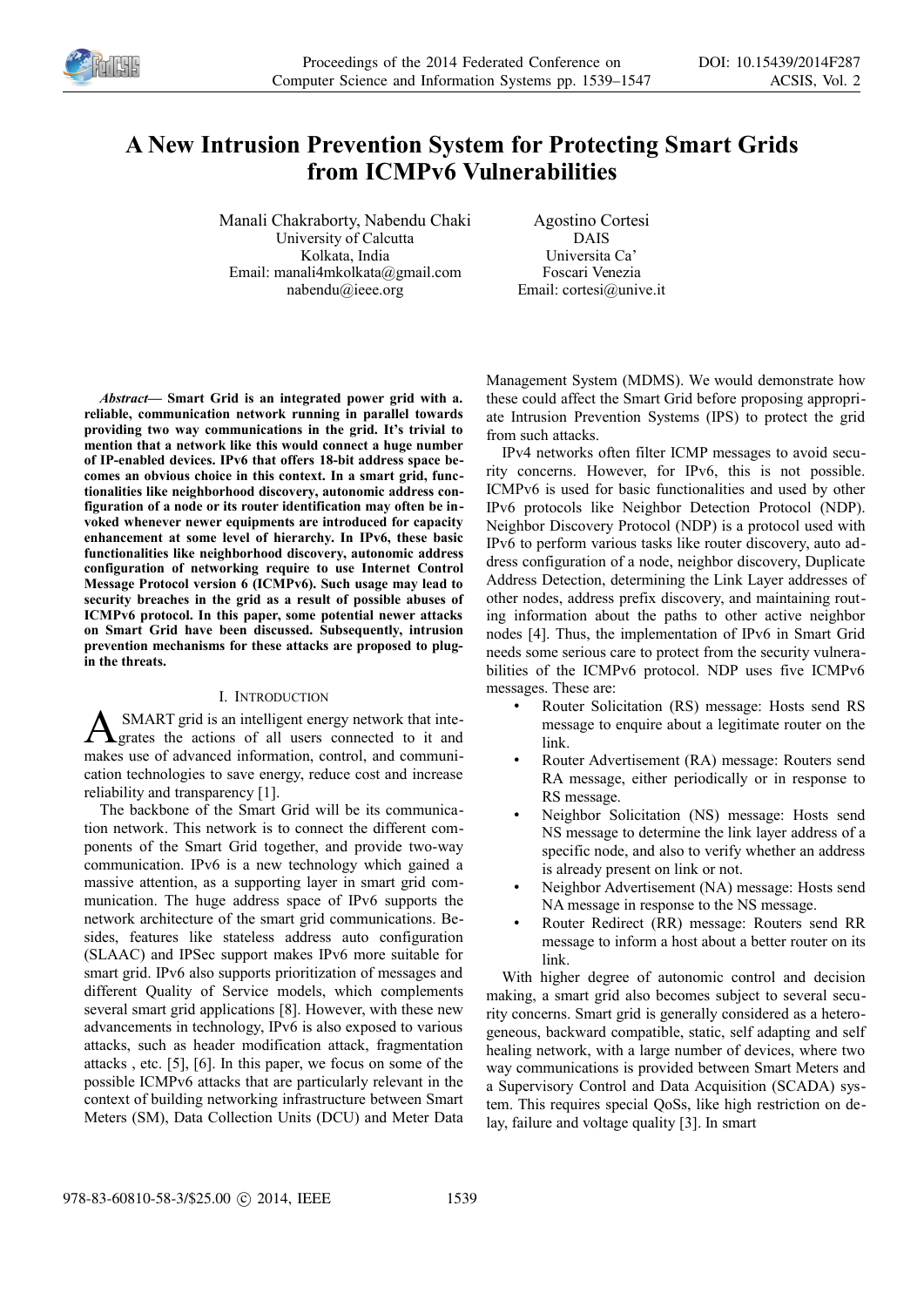grid, availability and integrity are typically considered more important than confidentiality [9]. Also the risk factor is quite high in smart grid as compared to traditional networks. Thus, the existing solutions for cyber security often fall short of the typical requirements for a smart grid.

Some work has been done to secure smart meters and communication network of Smart Grid or SCADA systems [10]. An IPv6 based moving target defense system is provided in [11] to secure the communication between hosts. Most of the network attacks target some specific addresses, so, moving the target address will prevent hosts from being located for an attack. [12], [13], [14] explains different techniques for IPv6 address configuration schemes for smart grid. However, security solutions for specific IPv6 problems, like ICMPv6 attacks, for Smart Grid environment are still need to be addressed. In [16], a distributive, trust based approach to detect attacks in Duplicate Address Detection (DAD) phase was proposed. However, this concentrates only on one type of attack in DAD. In [17], the requirements and practical needs for monitoring and intrusion detection in AMI is discussed. In [18], a layered combined signature and anomaly-based IDS for HAN was proposed. This IDS was designed for a ZigBee based HAN which works at the physical and medium access control (MAC) layers. However, the work only considers the HAN part of AMI. In [19], a specification-based IDS for AMI is proposed. While the solution in [19] relies on protocol specifications, security requirements and security policies to detect security violations, it would be expensive to deploy such IDS since it uses a separate sensor network to monitor the AMI.

We have proposed a new Intrusion Prevention System for

messages. Possible attacks and the effects of those attacks on smart grid are analyzed for each function. Finally, we propose an Intrusion Prevention System (IPS) to prevent the attacks in the Router Discovery phase and detect the attacks in the Duplicate Address Detection and Neighbor Discovery phase.

Notice that we do not claim that using NDP or ICMPv6 is the only option for realizing functionalities like router discovery or address configuration in a smart grid. As for example, instead of having an auto configurable addressing scheme, smart grids may also have independent Certifying Authority (CA) for providing addresses to newly installed SMs. However, the cost of installation and maintenance of such centrally controlled architecture may be avoided using auto configurable SMs. This paper aims to expose the security threats there and to propose suitable intrusion prevention mechanisms to safeguard smart grids from ICMPv6 misuses.

### II.SMART GRID AND ICMPV6 ABUSES

Figure 1 shows the communication architecture of Smart Grid. Smart Energy Utility Network (SUN) hierarchically consists of three components: Home Area Network (HAN), Neighborhood Area Network (NAN), and Wide Area Network (WAN) [15]. The HAN provides the communication between the Smart Meters in a home and other appliances in that home. The NAN connects SMs to the Data Collection Units (DCUs), and WAN provides access between the DCUs and Meter Data Management System (MDMS). DCU collects data from hundreds of SMs and sends them to the MDMS. At the lowest level, the smart



Fig. 1: Communication Architecture of Smart Grid

providing security against ICMPv6 attacks in smart grid networks. The structure of the paper is as follows. First, we discuss three important functionalities for a Smart Meter: Router Discovery, Duplicate Address Detection and Neighbor Discovery, using NDP and various ICMPv6 meters act as hosts in a network and DCUs are the routers of the network. We assume that

• Smart Meters are managed by DCUs. When a SM X is installed in a subnet, it should find a DCU, say R, to bind with. X will continue to communicate through DCU R,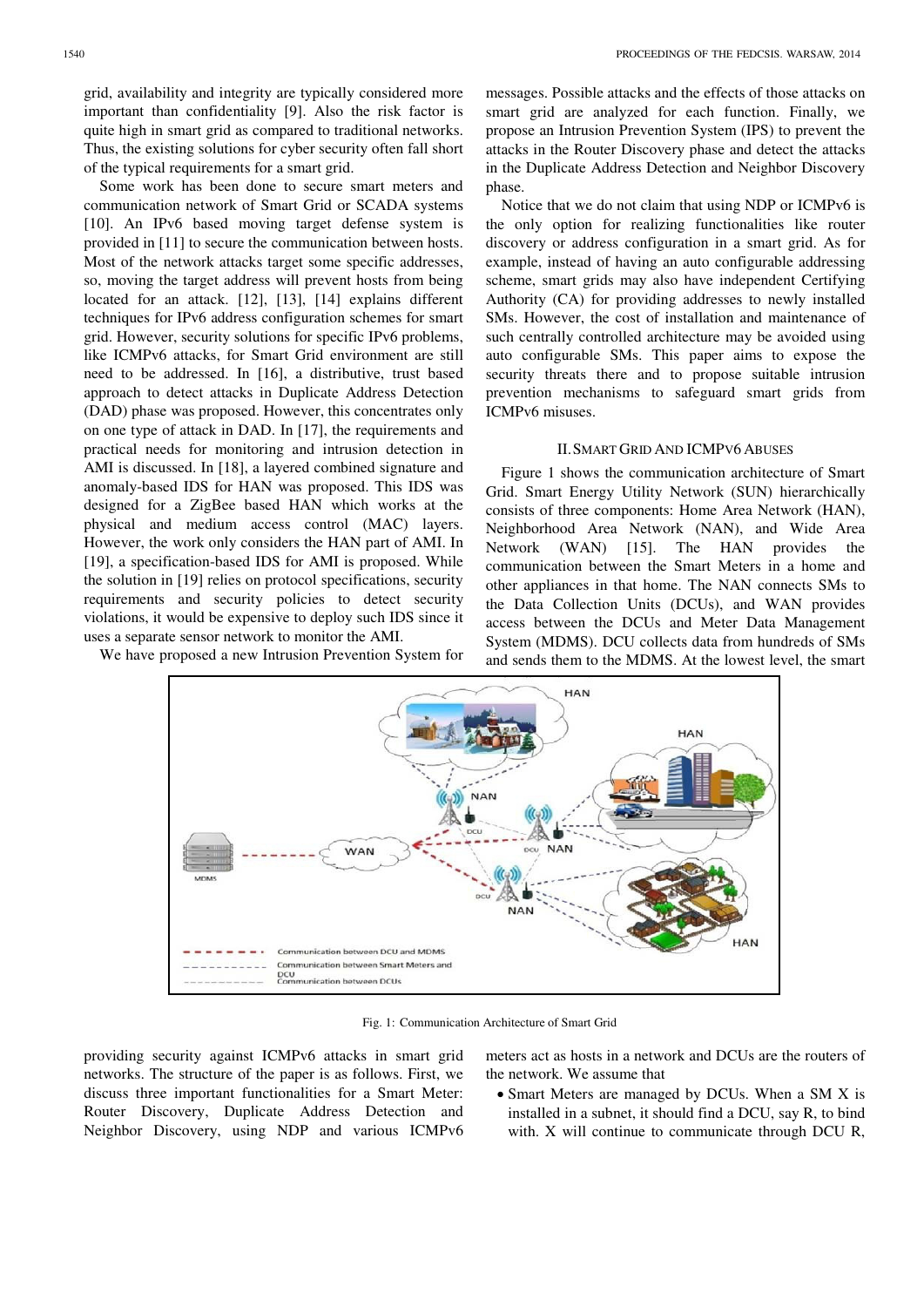until it receives any ICMPv6 Router Redirect (RR) message from R.

- Each DCU keeps a neighbor cache, storing the addresses of all DCUs in its neighborhood.
- Each subnet has a different and unique 64 bit prefix address for addressing SMs within the subnet.
- Each DCU communicates with the SMs within its subnet, and then transmits the aggregated data to DCU.
- Every SM keeps a neighbor cache to store addresses of all its one hop neighbors

#### *A. Router Discovery*

When a SM X is installed in a subnet, it should find a DCU to bind with. The Smart Meter X will continue to communicate through that DCU, until it receives any ICMPv6 Router Redirect (RR) message from the previous DCU.

#### *Normal Procedure for Router Discovery*

Normally Smart Meters discover their router or DCU through the following steps,

- First, X sends an ICMPv6 Router Solicitation (RS) message to locate a DCU in its local link.
- A legitimate DCU then responds with an ICMPv6 Router Advertisement (RA) message, with a 64 bit prefix address for its subnet.
- Then X registers that DCU as its default router in the link, and auto-configures a global unicast address based on the received prefix.

#### *Attacks in Router Discovery phase*

The most prominent attack in this phase occurs if an attacker falsely claims to be a DCU. It can spoof an RA message from a legitimate DCU and send it to the Smart Meter, with or without altering the prefix address for that subnet. In either case, the newly installed Smart Meter registers the attacker as its DCU. If the adversary alters the prefix address, then the Smart Meter will auto-configure its global address based on a wrong prefix. As a result, the Smart Meter will get blocked in the subnet and will not be able to communicate with any other Smart Meter or DCU except the attacker. The situation becomes a bit more complex when the adversary sends the RA message without changing the prefix. In this situation, the Smart Meter can communicate within its subnet. However, it becomes quite impossible for the Smart Meter to communicate beyond its subnet as the registered DCU for the Smart Meter is an attacker who is not recognized by other Smart Meters in the Neighborhood Area Network.

Once an adversary successfully convinces a newly installed Smart Meter of being its valid DCU, it can launch a myriad of conventional network attacks on the Smart Grid. It can launch a man-in-the-middle attack by intercepting packets from the Smart Meters or from the DCUs and suitable changing the Source and Destination address fields such that neither of these two entities are aware of the presence of an attacker in between. The attacker can also tweak the data contained in the intercepted packets. Another traditional network attack is the Denial-of-Service attack. The attacker can overload the network resources by generating spurious packets having the newly installed Smart Meter address as the Source Address.

#### *B. Duplicate Address Detection*

After auto configuring the address for itself, the Smart Meter X will want to know whether the address is available for use.

### *Normal Procedure for Duplicate Address Detection*

The following steps are used for duplicated address detection.

- Smart Meter X, sends an ICMPv6 Neighbor Solicitation message for the address it wants to claim.
- If any Smart Meter on that subnet already has that address, then it sends an ICMPv6 Neighbor Advertisement message.
- If X does not receive any NA messages stating that the address has been taken, then X is able to use that address. *Attacks in Duplicate Address Detection phase*

An intruder can prevent a Smart Meter from acquiring any auto-configured address, by sending an NA for the corresponding address in every NS message sent out by the Smart Meter. As a result, the Smart Meter will not be able to communicate within the network. Besides, an intruder can block a NA message from an authentic SM. This results in two or more SMs using the same address within a network. As a result of this attack, a legitimate SM can be accused of identity spoofing. Also, more than one assignment of the same address within a network can cause improper functioning during the routing phase.

In order to detect these kinds of attacks, we propose a modified version of the Duplicate Address Detection phase,

- SM X sends an ICMPv6 NS message for the address it wants to acquire.
- On receiving the NS message, every Smart Meter scans its neighbor cache information for that address. If they find the address in their cache, then they send a reply to the X.
- If any Smart Meter on that subnet already has that address, then it sends an ICMPv6 NA message.
- If the X receives neither any NA messages stating that the address has been taken nor receives any messages from its neighbors stating that the address is present in their cache, then X is able to use that address.

If X receives only the NA message from another Smart Meter but no neighborhood information about that address is received, it implies that such an address is not in existence within the subnet and some attacker is trying to prevent X from acquiring that address. If X does not receive any NA message, but its neighbors reply with their cache information stating that the address is present in their neighborhood, then the X concludes that an attacker has intercepted the NA message from the target Smart Meter and has dropped it.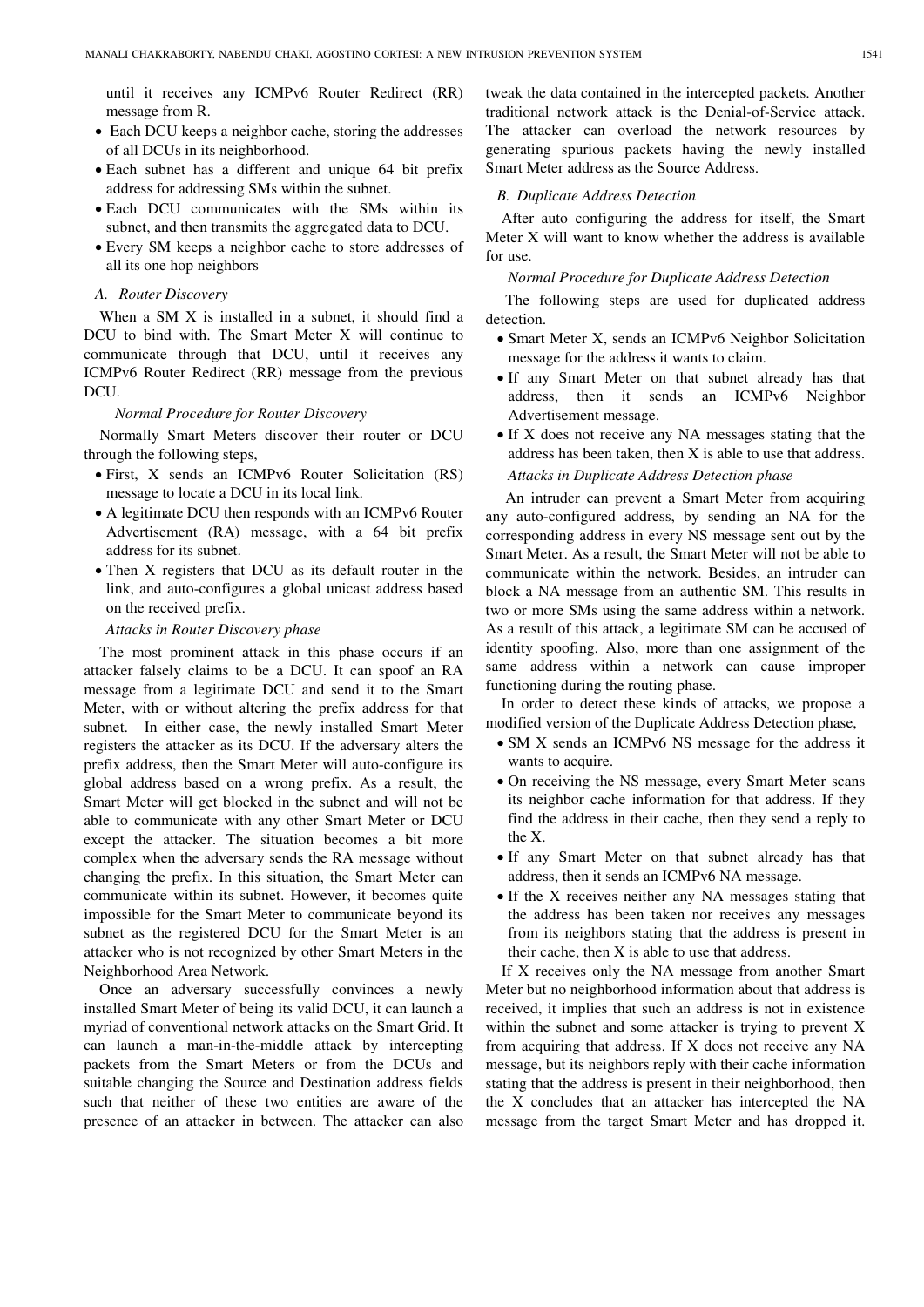Thus, X is able to use an address only when it neither receives the NA nor any neighborhood cache information from its neighbors.

If the attacker is intelligent enough, it can send both the NA message and also spoof some reply messages from other Smart Meters and change their contents. In that case, SM X will not be able to detect the attack. So, to detect this kind of attack, if a Smart Meter exists with the same address, it not only replies with an NA message but also sends its neighborhood information to X. SM X then sends unicast queries to each of the neighbors found in the reply message to verify the existence of such a Smart Meter. In this way, X can be assured whether he is being duped or whether the particular address is really being used within the subnet. However, since the reply message can also be intercepted by the attacker, it must be broadcast within the network. This will assure the delivery of the reply message to X.

### *C. Neighbor Discovery*

Once the Smart Meter acquires a unique global address, then it can start communication through the DCU. It can also communicate with the other Smart Meters, both in its subnet and in other subnets. Smart Meters on the same subnet can communicate directly with each other without using any router or gateway when a SM has link layer addresses of other neighboring SMs. Thus it is important to store the link layer addresses of the neighboring SMs in the local cache of every SM. Neighbor Discovery facilitates the same.

### *Normal Procedure for Neighbor Discovery*

In order to communicate with a SM B on its own subnet, a Smart Meter A has to perform the following steps,

- First, the SM A sends an ICMPv6 NS message requesting the link-layer address of B.
- If B is present in that subnet, then it replies with an ICMPv6 NA message. SM A knows the MAC address of B from this NA message.
- SM A then creates a neighbor cache entry for B that binds the MAC address of B to its IPv6 address.

### *Attacks in Neighbor Discovery phase*

The attacks of this phase are similar to the attacks of the Duplicate Address Detection phase. Here also an intruder can try to impersonate B, and intercept all packets that are destined to B, or an intruder can block a NA reply from B so that A thinks that B is not present in the network.

### III. PROPOSED IPS TO HANDLE ICMPV6 THREATS IN SMART GRID

In section 2, we have seen three possible security breaches in Smart Grid for Router Discovery, Duplicate Address Detection and for Neighbor Discovery in sub-sections II.A, II.B and in II.C respectively. The Intrusion Prevention Systems (IPS) against each of these three attacks due to ICMPv6 vulnerabilities have been proposed in the following sub-sections.

## *A. Intrusion Prevention Mechanism in Router Discovery and Updation phase*

In order to prevent these possible security threats, we propose a modified Router Discovery phase as follows,

- First, SM X sends an ICMPv6 RS message to locate a DCU in its local link.
- X receives an ICMPv6 RA message with a 64 bit prefix address for its subnet.
- On receiving the RA message, X extracts the DCU's address from the packet.
- X then broadcasts an ICMPv6 Echo Request message on its subnet.
- Receivers of the ICMPv6 Echo Request message will communicate with their DCU. If a new valid DCU is installed in the subnet, then the other DCUs will have information about the new DCU. If receivers of ICMPv6 Echo Request message receive Router Redirect message (RR) from their current DCU, then they reply with an ICMPv6 Echo Reply message with the address of the new DCU.
- Otherwise, Echo Reply message contains the address of the existing DCUs.
- If the DCU address in the RA message received by SM X matches with a majority of the neighbors' default routers address, then SM X concludes that the DCU is authentic. Consequently, X installs this DCU as its default router in the link, and auto-configures a global unicast address based on the received subnet prefix.
- If the received DCU's address does not match with the address of the default router of the majority of the neighbors, say C, then X concludes that it has been attacked by some adversary and C is the original DCU of that subnet.
- Subsequently, X installs C as its default router in the subnet and auto-configures a global unicast address based on the prefix of C.
- If X does not receive any Echo Reply message within a certain time, then it concludes that it has been blocked by some attacker and sends an SMS alert to the registered mobile number.

### *Router Updation Phase*

DCUs in the Smart Grid network periodically broadcast RA messages to advertise themselves on the subnet. If a Smart Meter receives a RA from a DCU, then they change their existing DCU and register the new DCU as a router in its routing information table.

In this situation an attacker may spoof a RA message and send it to some Smart Meters. On receiving a RA message, Smart Meters then register the attacker as a router. In order to detect this kind of attacks we propose an intrusion prevention mechanism as follows,

- DCUs periodically broadcast RA message.
- On receiving a RA message with new DCU information, every Smart Meter sends a RS message to its existing DCU.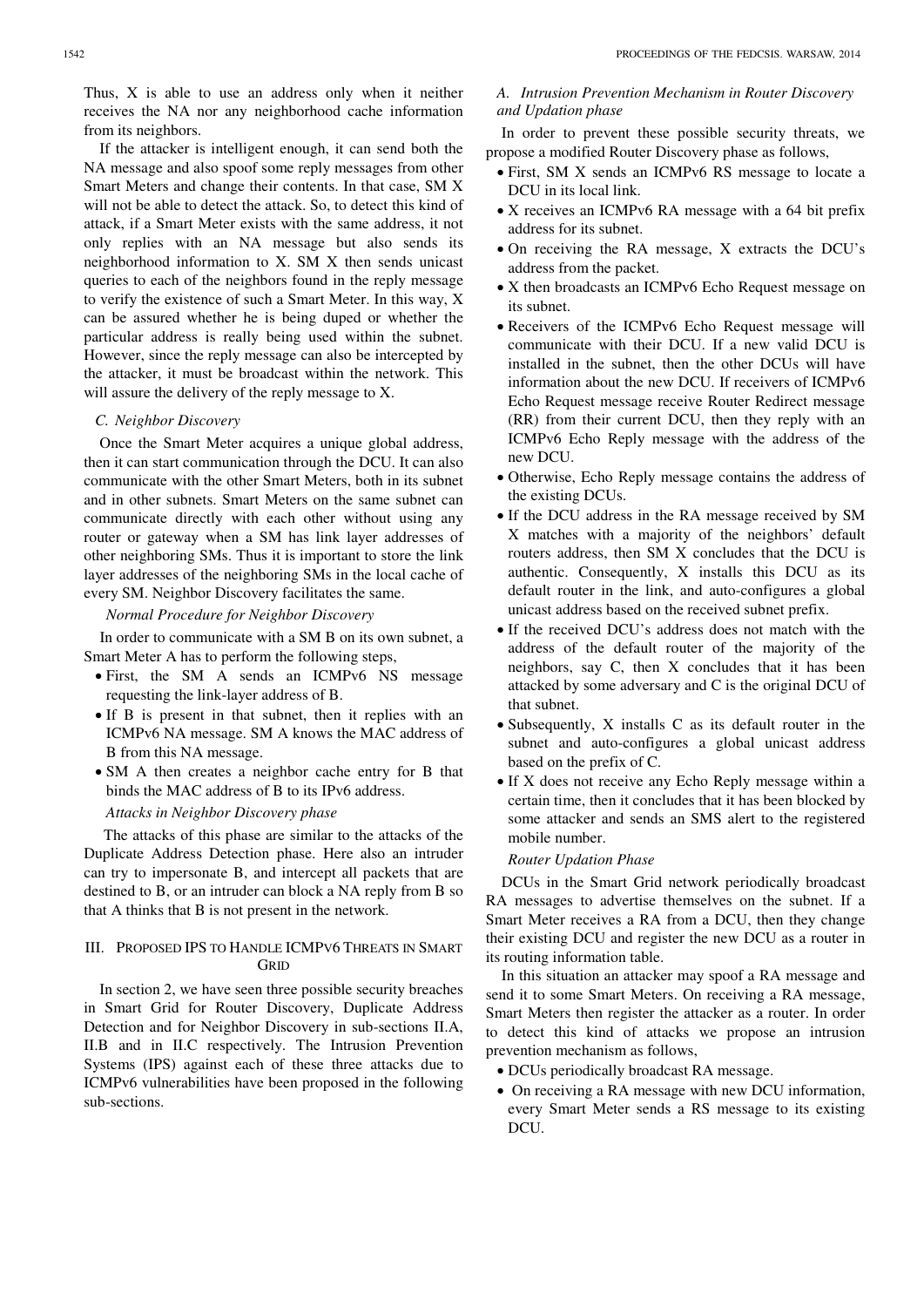- The existing DCU, on receiving a RS message, checks whether a new DCU with higher priority is available for the subnet.
- If such a DCU exists, it sends a RR message to the SMs with the information of the new DCU. Otherwise, it advertises itself again with a RA message.
- A SM resets its DCU information if and only if it receives a RR message and the DCU information contained within the RR message matches with the previously received RA message. Otherwise, it discards the RA message.

Figure 2 shows a high level view of intrusion detection in Router Discovery and Updation phase, when an attacker spoofs a RA message from DCU and sends it to a Smart Meter X without changing the 64 bit prefix address. In the first half of the figure, an attacker spoofs a RA message and sends it to the newly installed Smart Meter X. In the second half of the figure, an attacker broadcasts a RA message to all the working Smart Meters.

The proposed IPS apparently comes with a boot-strapping limitation. It will not work properly when a new Smart Meter is installed under a new subnet. If Smart Meter X is the first meter in the subnet, then it can't consult with its neighbors to authenticate a legitimate DCU. However, in practice when a new DCU, say K, is to be introduced in a layer just on top of the SMs, some of the SMs under a neighboring DCU will be allocated under K by using RR messages from the current DCU of the respective SMs. The



Fig. 2: High level view of Intrusion Prevention in Router Discovery and Updation phase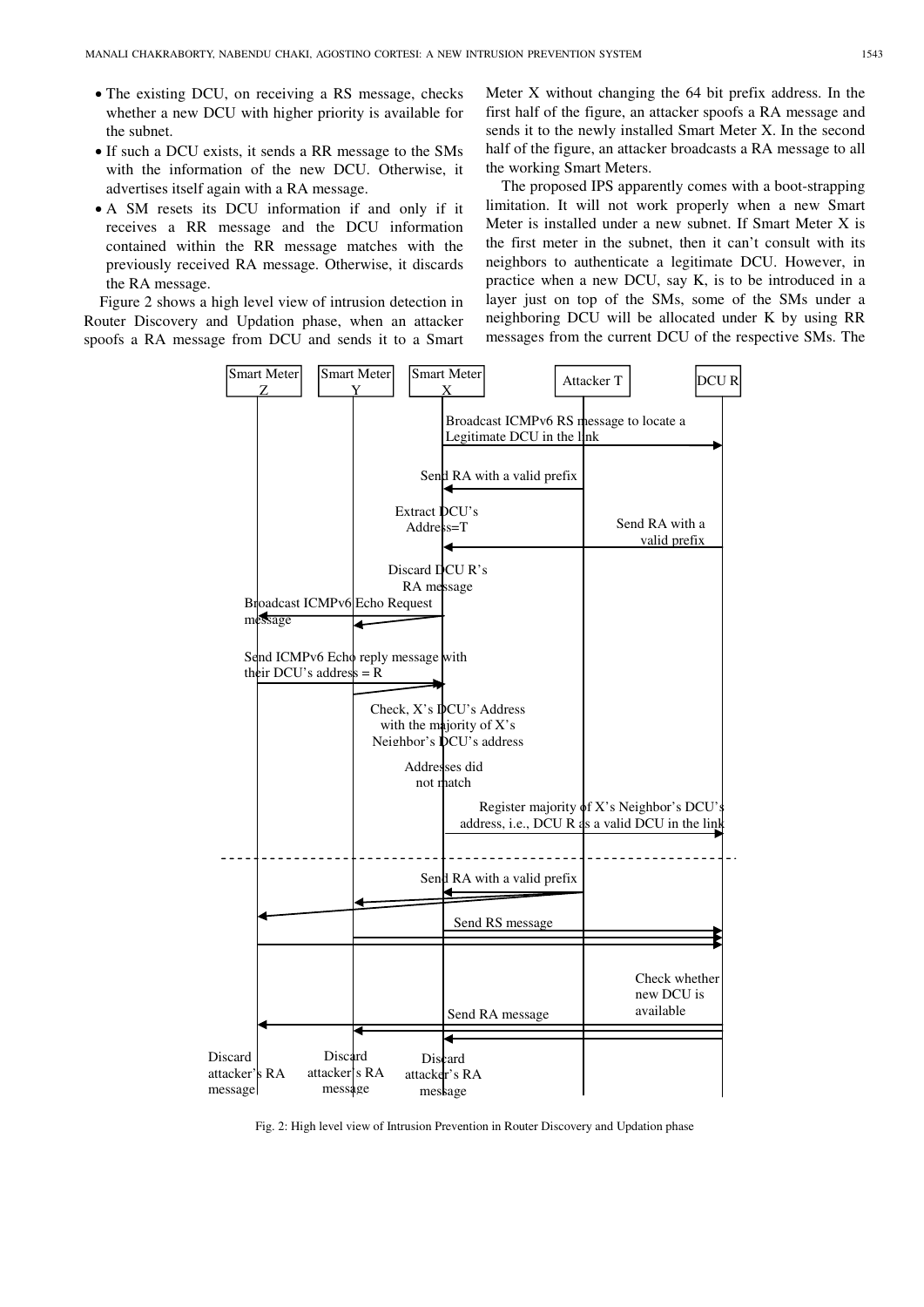same is applicable for the entire Smart Grid when a new DCU is to be introduced at any higher level. Thus, the bootstrapping problem as mentioned above will not be an actual bottleneck in the context of smart grid.

### *B. Intrusion Prevention Mechanism in Duplicate Address Detection*

In order to secure Duplicate Address Detection, the following steps are performed,

- SM X sends an ICMPv6 NS message for the address it wants to acquire, say Z.
- If majority of the neighbors confirm the existence of Z, then X concludes that it cannot use Z. Otherwise, X sends unicast queries to those neighbors of Z from which it did not receive any confirmation message.
- Each neighbor N broadcasts Hello message to update its Neighbors. If N finds Z as a neighbor, then it sends a reply confirming existence of Z or remains silent.
- SM X continues sending these queries until either it has a majority decision or all neighbors of Z have been exhaustively queried.



Fig. 3: High level view of Intrusion Prevention in Duplicate Address Detection phase

- If Z already exists in the same subnet, then it broadcasts an ICMPv6 NA message along with the address of all neighbors in its neighbor cache.
- If Z exists, then its one-hop neighbors have Z in their neighborhood cache. These neighbors, on receiving the NS message, reply with a confirmation message.
- X builds the neighbor list of Z from the unicast confirmation messages received from Z's neighbors and verifies it with the neighborhood data sent by the node Z itself.
- If X receives both NA message from Z and majority confirmation messages from Z's one-hop neighbors, then it repeats the process with some other auto configured address P. Otherwise, X can use the address Z.

Figure 3 shows a high level view of intrusion detection in Duplicate Address Detection phase, when X wants to acquire address B. However, in this case, B is already present in the subnet. X verifies the presence of another SM in the subnet, with same address, i.e. B, with the help of B's neighbor list: C, A. Consequently, A wants to acquire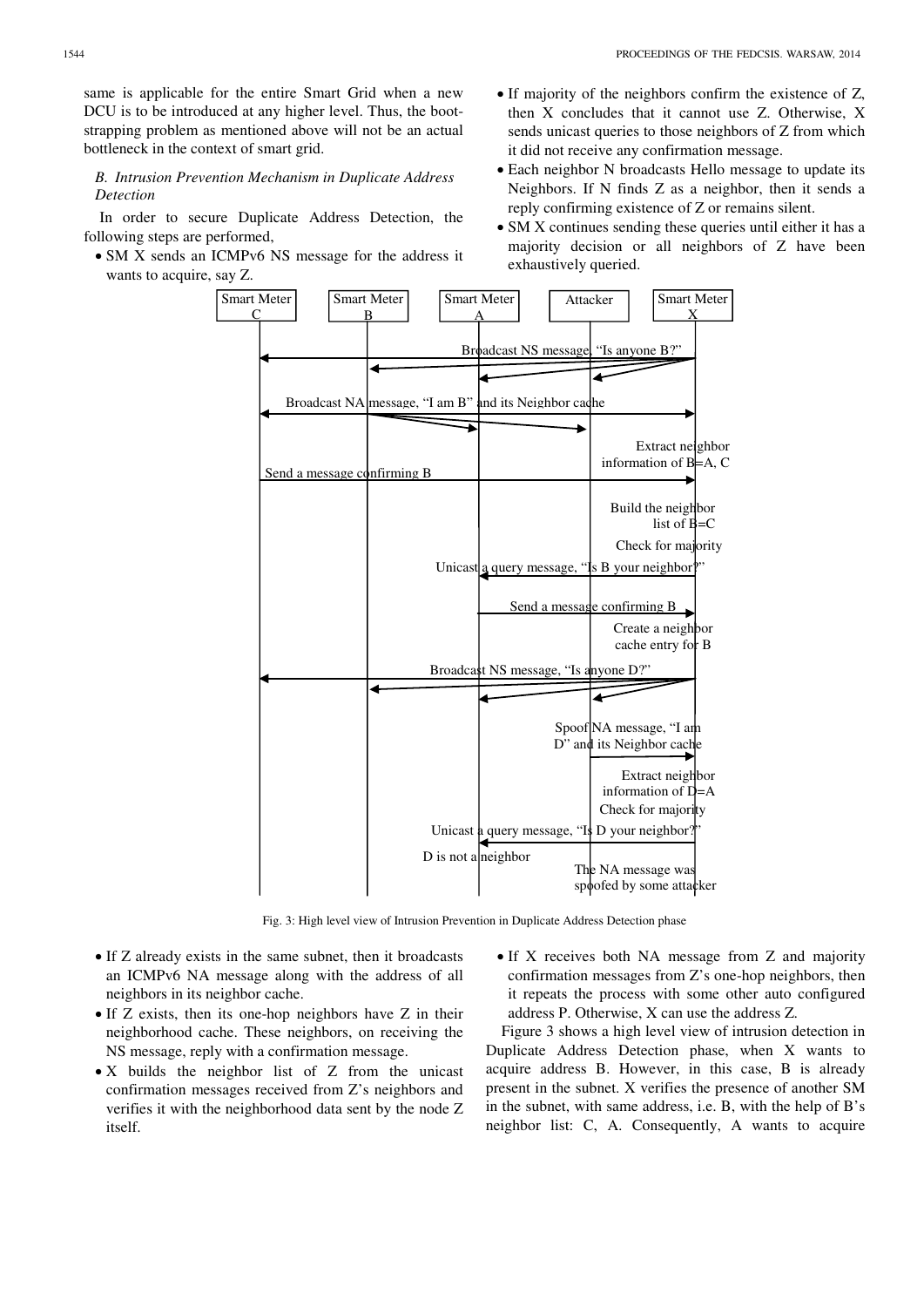address D. This time an attacker falsely claims himself to be D. X successfully detects this attack.

*C. Intrusion Prevention in Neighbor Discovery phase*

The detection procedure is quite similar to the Duplicate

messages from the neighbors assuring the existence of Z, then SM X creates a neighbor cache entry for Z that binds the MAC address of Z to its IPv6 address. Figure 4 shows a high level view of intrusion detection that may occur during the Neighbor Discovery phase. Here, DCU X wants to



Fig. 4: High level view of Intrusion Detection in Neighbor Discovery phase

Address Detection phase as discussed to section III.B. At first, SM X sends an ICMPv6 NS message requesting the link-layer address of Z. On receiving the NS message, every Smart Meter scans its neighbor cache information for that address. If they find the address of Z in their cache, then they send the address of all neighbors of its neighbor cache to X. If node Z is present in that subnet, then it replies with an ICMPv6 NA message and sends the addresses of all neighbors of its neighbor cache. From that NA message, SM X knows the MAC address of Z.

Subsequently, SM X sends unicast queries to each of the neighbors found in the reply message to verify the existence of Z. Every neighbor will broadcast their replies. If X receives a NA messages from Z and majority of reply

communicate with SM Z, but attacker node tries to impersonate Z.

#### IV. SIMULATION RESULTS

In order to access the performance of ICMPv6 in absence of the proposed IPS and in its presence, we have simulated an environment using Qualnet simulator software. In order to evaluate the performance of the proposed approach, two of the most important performance metrics have been considered. These are false negatives and jitter. *False negative* is measured with respect to both node density and fake router density. Jitter is compared for ICMPv6, with and without our proposed algorithm. The simulation scenario and settings are described in Table I below.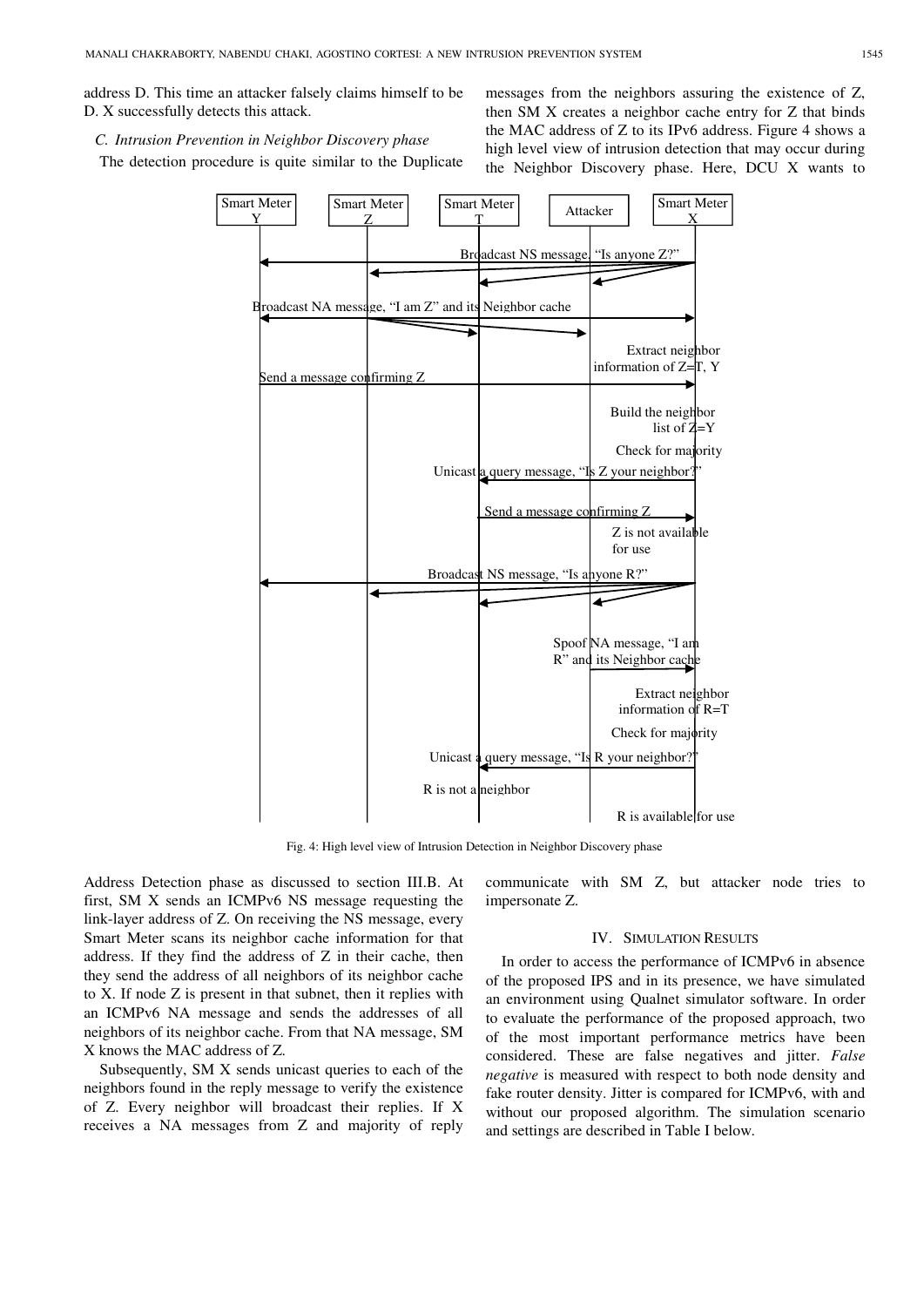| <b>Parameter</b>        | Value                          |
|-------------------------|--------------------------------|
| Terrain area            | 1500X1500 m2                   |
| Simulation time         | 100 <sub>sec</sub>             |
| Mac Laver protocol      | DCF of IEEE 802.11b standard   |
| <b>Traffic Model</b>    | <b>CBR</b> (Constant Bit Rate) |
| No. of CBR applications | 10 % of the number of nodes    |
| Routing Protocol        | <b>AODV</b>                    |
| DCU: Smart Meter        | 1.5                            |

TABLE I. SIMULATOR PARAMETER SETTINGS

### *A. False Negative*

False Negative occurs when a system cannot detect an attack. False negatives are often a greater threat than false



Fig. 5: False Negative vs. Number of Malicious DCUs

positives. If there wasn't an attack and the system makes a false detection, it can affect the throughput at most. However, if there was an attack and the system is not able to detect it, then it may be disastrous. However, in our proposed IPS, there are no false positives for relatively smaller number of intruders. However, the IPS suffers from false negatives with increasing percentage of malicious nodes. Figure 5 shows that there are no false negative for 2, 4, or 6 malicious nodes out of 50 nodes. The fake router percentage represents the increasing number of fake routers or malicious nodes in a fixed number of nodes. For this experiment we take, 2, 4, 6, 8, 10, 12 fake routers in 50





nodes, with 4, 8, 12, 16, 20, 24 percentages respectively. The false negative increases with increasing number of malicious nodes. Figure 6 shows the effect on false negatives with a linear percentage of malicious nodes, i.e. a fixed percentage of fake routers or malicious nodes in an increasing number of total nodes. We carry out this experiment with 10, 20, 30, 40 and 50 nodes and 20% malicious nodes for each data set. There were no false negatives for 10, 20, 30 and 50 nodes with 20% malicious nodes. The experimental results are in line with reality where any IPS system fails when majority of nodes become compromised.

### *B. Jitter*

Jitter is expressed as an average of the deviation from the network mean latency. We measure both the Jitter for normal ICMPv6 and that with our proposed IPS for



Fig 7: Jitter Vs Node Density for ICMPv6 and Modified ICMPv6

ICMPv6. Figure 7 illustrates that the proposed IPS reduces the Jitter.

#### V.CONCLUSION

Integrating IPv6 with Smart Grid is quite natural, as only IPv6 could match the size of Smart Grid network. The large address space, auto configuration of addresses, QoS support technology helps Smart grid to construct a large network with a unique address specified for each and every device, efficient routing, end-to-end security. However, smart grid has very high security demand that needs to be considered before deploying IPv6 towards building Smart Grid. In this paper, the problems of using ICMPv6 in NDP and the possible effects of these problems on Smart Grid are considered. Three main functions of NDP: Router Discovery, Duplicate Address Detection and Neighbor Discovery are discussed with respect to Smart Grid environment. We first consider the normal procedure for executing each phase, and then discuss the possible attacks. Finally a prevention procedure is given to secure the system. The proposed work considers multiple security breaches on Smart Grid and provides an IPS to prevent these attacks in Router Discovery and Updation phase as well as in Neighbor Discovery and DAD phase. This, in turn, helps preventing several attacks on ICMPv6 protocol, like DoS, man-in-themiddle attack, spoofing attacks efficiently. It is also light weight and does not burden the system with unnecessary packet overhead.

A possible bootstrap problem of the proposed IPS system